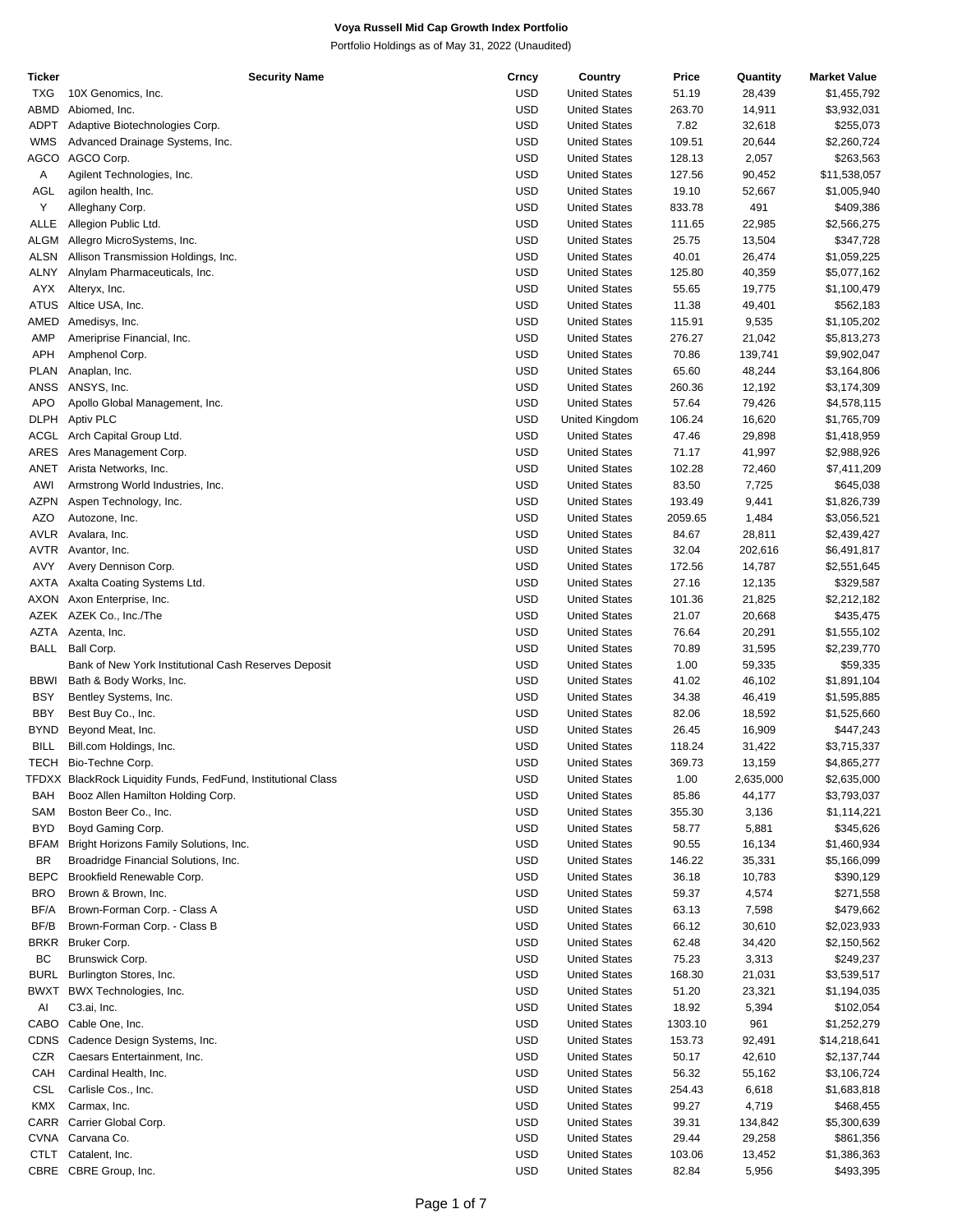| Ticker      | <b>Security Name</b>                           | Crncy      | Country              | Price   | Quantity | <b>Market Value</b> |
|-------------|------------------------------------------------|------------|----------------------|---------|----------|---------------------|
| <b>CDK</b>  | CDK Global, Inc.                               | USD        | <b>United States</b> | 54.46   | 6,094    | \$331,879           |
| <b>CDW</b>  | CDW Corp.                                      | <b>USD</b> | <b>United States</b> | 169.86  | 45,590   | \$7,743,917         |
| CE          | Celanese Corp.                                 | USD        | <b>United States</b> | 156.52  | 13,338   | \$2,087,664         |
| CERT        | Certara, Inc.                                  | <b>USD</b> | <b>United States</b> | 20.32   | 21,802   | \$443,017           |
|             | CHRW CH Robinson Worldwide, Inc.               | USD        | <b>United States</b> | 108.51  | 8,553    | \$928,086           |
| CRL         | Charles River Laboratories International, Inc. | <b>USD</b> | <b>United States</b> | 234.08  | 15,710   | \$3,677,397         |
| CHGG        | Chegg, Inc.                                    | USD        | <b>United States</b> | 19.46   | 34,663   | \$674,542           |
| CHE         | Chemed Corp.                                   | <b>USD</b> | <b>United States</b> | 484.40  | 1,336    | \$647,158           |
| CC          |                                                | USD        |                      |         |          |                     |
|             | Chemours Co.                                   |            | <b>United States</b> | 43.09   | 27,565   | \$1,187,776         |
| <b>LNG</b>  | Cheniere Energy, Inc.                          | <b>USD</b> | <b>United States</b> | 136.77  | 78,828   | \$10,781,306        |
| <b>CMG</b>  | Chipotle Mexican Grill, Inc.                   | USD        | <b>United States</b> | 1402.55 | 9,444    | \$13,245,682        |
| CHH         | Choice Hotels International, Inc.              | <b>USD</b> | <b>United States</b> | 127.89  | 11,715   | \$1,498,231         |
| CHD         | Church & Dwight Co., Inc.                      | USD        | <b>United States</b> | 90.06   | 4,319    | \$388,969           |
| CHDN        | Churchill Downs, Inc.                          | <b>USD</b> | <b>United States</b> | 202.43  | 12,402   | \$2,510,537         |
| <b>CTAS</b> | Cintas Corp.                                   | USD        | <b>United States</b> | 398.33  | 27,548   | \$10,973,195        |
| <b>CFG</b>  | Citizens Financial Group, Inc.                 | <b>USD</b> | <b>United States</b> | 41.38   | 33,468   | \$1,384,906         |
| <b>CTXS</b> | Citrix Systems, Inc.                           | USD        | <b>United States</b> | 100.69  | 14,834   | \$1,493,635         |
| <b>CLX</b>  | Clorox Co.                                     | <b>USD</b> | <b>United States</b> | 145.36  | 33,494   | \$4,868,688         |
| <b>NET</b>  | Cloudflare, Inc.                               | USD        | <b>United States</b> | 56.00   | 83,131   | \$4,655,336         |
|             |                                                |            | <b>United States</b> |         |          |                     |
|             | CGNX Cognex Corp.                              | <b>USD</b> |                      | 48.42   | 57,522   | \$2,785,215         |
|             | COHR Coherent, Inc.                            | USD        | <b>United States</b> | 270.96  | 7,373    | \$1,997,788         |
| <b>COLM</b> | Columbia Sportswear Co.                        | <b>USD</b> | <b>United States</b> | 77.78   | 817      | \$63,546            |
| COMM        | CommScope Holding Co., Inc.                    | USD        | <b>United States</b> | 7.51    | 67,516   | \$507,045           |
| <b>CLR</b>  | Continental Resources, Inc.                    | <b>USD</b> | <b>United States</b> | 68.07   | 2,253    | \$153,362           |
| <b>CPRT</b> | Copart, Inc.                                   | USD        | <b>United States</b> | 114.53  | 70,350   | \$8,057,186         |
| <b>CNM</b>  | Core & Main, Inc.                              | <b>USD</b> | <b>United States</b> | 23.60   | 9,737    | \$229,793           |
| GLW         | Corning, Inc.                                  | USD        | <b>United States</b> | 35.82   | 86,561   | \$3,100,615         |
| CSGP        | CoStar Group, Inc.                             | <b>USD</b> | <b>United States</b> | 60.94   | 102,296  | \$6,233,918         |
| CTRA        | Coterra Energy, Inc.                           | USD        | <b>United States</b> | 34.33   |          |                     |
|             |                                                |            |                      |         | 42,859   | \$1,471,349         |
| COUP        | Coupa Software, Inc.                           | <b>USD</b> | <b>United States</b> | 68.79   | 25,048   | \$1,723,052         |
| CACC        | Credit Acceptance Corp.                        | USD        | <b>United States</b> | 595.31  | 196      | \$116,681           |
| CRWD        | Crowdstrike Holdings, Inc.                     | <b>USD</b> | <b>United States</b> | 159.99  | 67,094   | \$10,734,369        |
| <b>CCK</b>  | Crown Holdings, Inc.                           | USD        | <b>United States</b> | 104.44  | 5,088    | \$531,391           |
| <b>CVAC</b> | CureVac NV                                     | <b>USD</b> | Germany              | 18.80   | 17,871   | \$335,975           |
| DHI         | D.R. Horton, Inc.                              | <b>USD</b> | <b>United States</b> | 75.15   | 45,655   | \$3,430,973         |
| DRI         | Darden Restaurants, Inc.                       | <b>USD</b> | <b>United States</b> | 125.00  | 29,005   | \$3,625,625         |
| <b>DAR</b>  | Darling Ingredients, Inc.                      | USD        | <b>United States</b> | 80.07   | 2,881    | \$230,682           |
| DDOG        | Datadog, Inc.                                  | <b>USD</b> | <b>United States</b> | 95.39   | 85,605   | \$8,165,861         |
| <b>DVA</b>  | DaVita, Inc.                                   | USD        | <b>United States</b> |         |          |                     |
|             |                                                |            |                      | 97.49   | 15,007   | \$1,463,032         |
| DECK        | Deckers Outdoor Corp.                          | <b>USD</b> | <b>United States</b> | 268.56  | 1,234    | \$331,403           |
| DH          | Definitive Healthcare Corp.                    | USD        | <b>United States</b> | 19.55   | 2,741    | \$53,587            |
| DAL         | Delta Air Lines, Inc.                          | <b>USD</b> | <b>United States</b> | 41.69   | 215,071  | \$8,966,310         |
|             | DXCM DexCom, Inc.                              | USD        | <b>United States</b> | 297.94  | 32,445   | \$9,666,663         |
| FANG        | Diamondback Energy, Inc.                       | <b>USD</b> | <b>United States</b> | 152.02  | 28,808   | \$4,379,392         |
| <b>DFS</b>  | <b>Discover Financial Services</b>             | <b>USD</b> | <b>United States</b> | 113.49  | 53,274   | \$6,046,066         |
| <b>DSEY</b> | Diversey Holdings Ltd.                         | <b>USD</b> | <b>United States</b> | 9.80    | 19,954   | \$195,549           |
| DOCU        | DocuSign, Inc.                                 | <b>USD</b> | <b>United States</b> | 83.91   | 64,907   | \$5,446,346         |
| <b>DPZ</b>  | Domino's Pizza, Inc.                           | <b>USD</b> | <b>United States</b> | 363.17  | 8,295    | \$3,012,495         |
| DCI         | Donaldson Co., Inc.                            | <b>USD</b> | <b>United States</b> | 52.28   | 5,110    | \$267,151           |
| DASH        | DoorDash, Inc.                                 | <b>USD</b> | <b>United States</b> | 76.91   | 43,385   | \$3,336,740         |
| DV          |                                                | <b>USD</b> |                      | 22.25   |          | \$437,012           |
|             | DoubleVerify Holdings, Inc.                    |            | <b>United States</b> |         | 19,641   |                     |
| DKNG        | DraftKings, Inc.                               | <b>USD</b> | <b>United States</b> | 13.55   | 109,201  | \$1,479,674         |
| DBX         | Dropbox, Inc.                                  | <b>USD</b> | <b>United States</b> | 20.84   | 99,924   | \$2,082,416         |
| DCT         | Duck Creek Technologies, Inc.                  | <b>USD</b> | <b>United States</b> | 18.57   | 5,720    | \$106,220           |
| DT          | Dynatrace, Inc.                                | <b>USD</b> | <b>United States</b> | 37.67   | 62,985   | \$2,372,645         |
| ESTC        | Elastic NV                                     | <b>USD</b> | <b>United States</b> | 61.65   | 25,204   | \$1,553,827         |
| EHC         | Encompass Health Corp.                         | <b>USD</b> | <b>United States</b> | 65.54   | 18,815   | \$1,233,135         |
| <b>ENPH</b> | Enphase Energy, Inc.                           | <b>USD</b> | <b>United States</b> | 186.19  | 43,800   | \$8,155,122         |
| ENTG        | Entegris, Inc.                                 | <b>USD</b> | <b>United States</b> | 110.96  | 45,295   | \$5,025,933         |
| EPAM        | EPAM Systems, Inc.                             | <b>USD</b> | <b>United States</b> | 338.52  | 18,108   | \$6,129,920         |
|             |                                                |            |                      |         |          |                     |
| EFX         | Equifax, Inc.                                  | <b>USD</b> | <b>United States</b> | 202.58  | 15,575   | \$3,155,184         |
| <b>ELS</b>  | Equity Lifestyle Properties, Inc.              | <b>USD</b> | <b>United States</b> | 75.70   | 31,431   | \$2,379,327         |
| ERIE        | Erie Indemnity Co.                             | <b>USD</b> | <b>United States</b> | 167.75  | 5,841    | \$979,828           |
| ETSY        | Etsy, Inc.                                     | <b>USD</b> | <b>United States</b> | 81.12   | 42,616   | \$3,457,010         |
| EEFT        | Euronet Worldwide, Inc.                        | USD        | <b>United States</b> | 121.16  | 12,059   | \$1,461,068         |
| EVBG        | Everbridge, Inc.                               | <b>USD</b> | <b>United States</b> | 41.31   | 13,237   | \$546,820           |
| <b>RE</b>   | Everest Re Group Ltd.                          | USD        | <b>United States</b> | 282.50  | 2,968    | \$838,460           |
|             |                                                |            |                      |         |          |                     |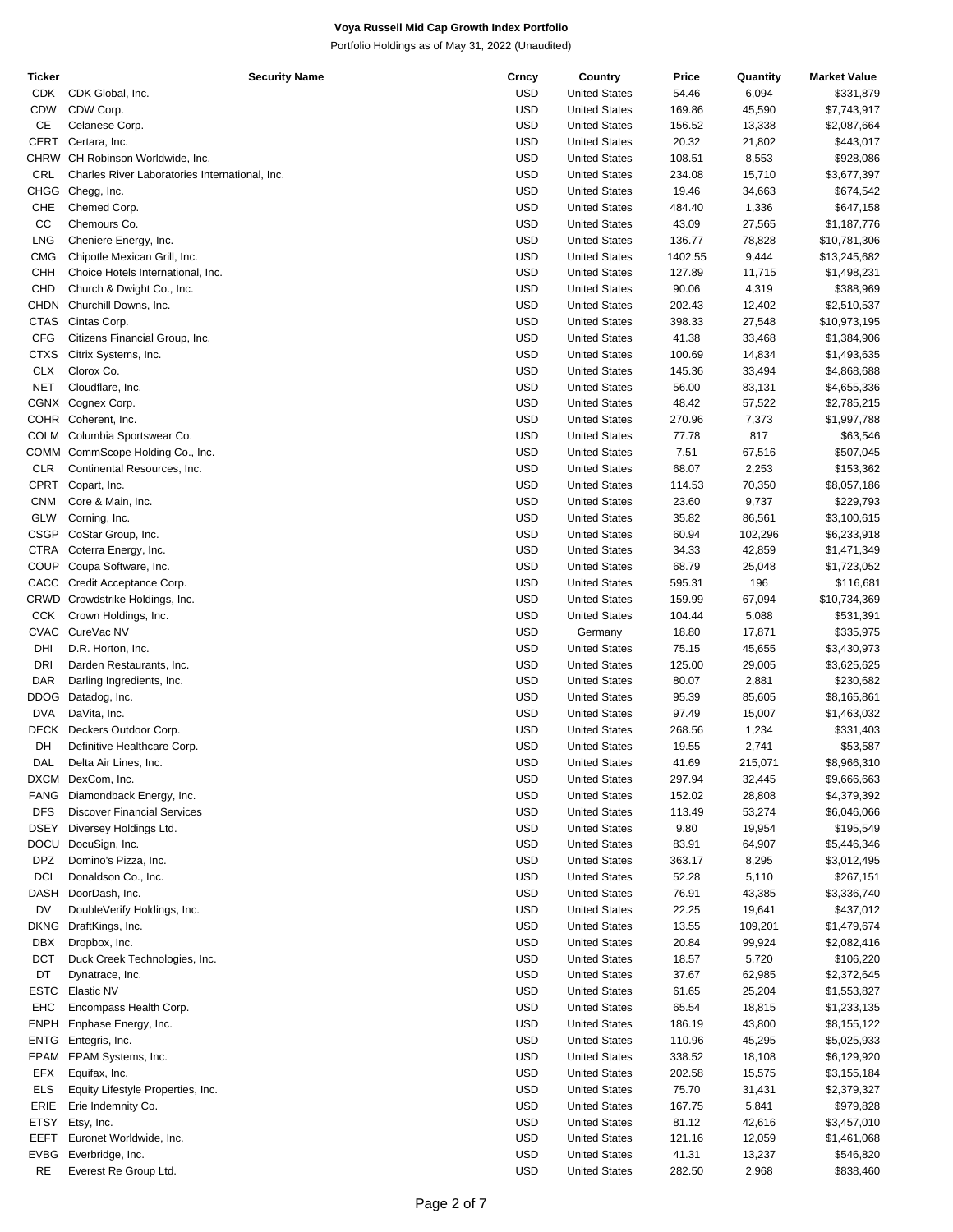| Ticker      | <b>Security Name</b>                      | Crncy      | Country              | Price  | Quantity | <b>Market Value</b> |
|-------------|-------------------------------------------|------------|----------------------|--------|----------|---------------------|
| EXAS        | Exact Sciences Corp.                      | <b>USD</b> | <b>United States</b> | 49.81  | 53,794   | \$2,679,479         |
| EXEL        | Exelixis, Inc.                            | <b>USD</b> | <b>United States</b> | 18.33  | 89,135   | \$1,633,845         |
| <b>EXPE</b> | Expedia Group, Inc.                       | <b>USD</b> | <b>United States</b> | 129.33 | 48,796   | \$6,310,787         |
| EXPD        | Expeditors International Washington, Inc. | <b>USD</b> | <b>United States</b> | 108.84 | 41,275   | \$4,492,371         |
| EXR         | Extra Space Storage, Inc.                 | <b>USD</b> | <b>United States</b> | 178.20 | 3,927    | \$699,791           |
| <b>FDS</b>  | Factset Research Systems, Inc.            | <b>USD</b> | <b>United States</b> | 381.78 | 10,983   | \$4,193,090         |
| <b>FICO</b> | Fair Isaac Corp.                          | <b>USD</b> | <b>United States</b> | 409.55 | 8,571    | \$3,510,253         |
| FAST        | Fastenal Co.                              | <b>USD</b> | <b>United States</b> | 53.56  | 171,284  | \$9,173,971         |
|             |                                           |            |                      |        |          |                     |
| <b>FIGS</b> | Figs, Inc.                                | <b>USD</b> | <b>United States</b> | 8.90   | 6,375    | \$56,738            |
| <b>FIVE</b> | Five Below, Inc.                          | <b>USD</b> | <b>United States</b> | 130.59 | 18,535   | \$2,420,486         |
| <b>FIVN</b> | Five9, Inc.                               | <b>USD</b> | <b>United States</b> | 96.71  | 22,698   | \$2,195,124         |
| FLT         | FleetCor Technologies, Inc.               | <b>USD</b> | <b>United States</b> | 248.81 | 6,120    | \$1,522,717         |
| <b>FND</b>  | Floor & Decor Holdings, Inc.              | <b>USD</b> | <b>United States</b> | 75.44  | 34,238   | \$2,582,915         |
| <b>FLNC</b> | Fluence Energy, Inc.                      | <b>USD</b> | <b>United States</b> | 9.80   | 4,917    | \$48,187            |
| <b>FMC</b>  | FMC Corp.                                 | <b>USD</b> | <b>United States</b> | 122.58 | 10,787   | \$1,322,270         |
| FTNT        | Fortinet, Inc.                            | <b>USD</b> | <b>United States</b> | 294.14 | 45,067   | \$13,256,007        |
| <b>FBHS</b> | Fortune Brands Home & Security, Inc.      | <b>USD</b> | <b>United States</b> | 69.35  | 11,609   | \$805,084           |
| <b>FRPT</b> | Freshpet, Inc.                            | <b>USD</b> | <b>United States</b> | 71.97  | 15,100   | \$1,086,747         |
| FTDR        | Frontdoor, Inc.                           | <b>USD</b> | <b>United States</b> | 24.74  | 19,475   | \$481,812           |
| GME         | GameStop Corp.                            | <b>USD</b> | <b>United States</b> | 124.74 | 21,605   | \$2,695,008         |
| IT          | Gartner, Inc.                             | <b>USD</b> | <b>United States</b> | 262.40 |          | \$7,063,546         |
|             |                                           |            |                      |        | 26,919   |                     |
| GNRC        | Generac Holdings, Inc.                    | <b>USD</b> | <b>United States</b> | 247.08 | 20,637   | \$5,098,990         |
| G           | Genpact Ltd.                              | <b>USD</b> | <b>United States</b> | 44.37  | 3,080    | \$136,660           |
| <b>GFS</b>  | GLOBALFOUNDRIES, Inc.                     | <b>USD</b> | <b>United States</b> | 59.69  | 9,269    | \$553,267           |
| <b>GLOB</b> | Globant SA                                | <b>USD</b> | Argentina            | 189.51 | 13,598   | \$2,576,957         |
| GMED        | Globus Medical, Inc.                      | <b>USD</b> | <b>United States</b> | 66.60  | 1,344    | \$89,510            |
|             | GDDY GoDaddy, Inc.                        | <b>USD</b> | <b>United States</b> | 75.05  | 5,761    | \$432,363           |
|             | GOCO GoHealth, Inc.                       | <b>USD</b> | <b>United States</b> | 0.80   | 13,818   | \$11,049            |
| GGG         | Graco, Inc.                               | <b>USD</b> | <b>United States</b> | 63.30  | 35,076   | \$2,220,311         |
| GPK         | Graphic Packaging Holding Co.             | <b>USD</b> | <b>United States</b> | 22.26  | 26,776   | \$596,034           |
| GH          | Guardant Health, Inc.                     | <b>USD</b> | <b>United States</b> | 40.98  | 30,211   | \$1,238,047         |
| GXO         | GXO Logistics, Inc.                       | <b>USD</b> | <b>United States</b> | 54.27  | 28,815   | \$1,563,790         |
| HRB         | H&R Block, Inc.                           | <b>USD</b> | <b>United States</b> | 35.24  | 44,606   | \$1,571,915         |
|             |                                           |            |                      |        |          |                     |
| HAL         | Halliburton Co.                           | <b>USD</b> | <b>United States</b> | 40.50  | 15,805   | \$640,103           |
| HBI         | Hanesbrands, Inc.                         | <b>USD</b> | <b>United States</b> | 11.87  | 69,807   | \$828,609           |
| HEI         | Heico Corp.                               | <b>USD</b> | <b>United States</b> | 143.05 | 4,853    | \$694,222           |
| HEI/A       | Heico Corp. - Class A                     | <b>USD</b> | <b>United States</b> | 117.09 | 8,521    | \$997,724           |
| <b>HLF</b>  | Herbalife Nutrition Ltd.                  | <b>USD</b> | <b>United States</b> | 21.79  | 5,634    | \$122,765           |
| HSY         | Hershey Co.                               | <b>USD</b> | <b>United States</b> | 211.71 | 42,251   | \$8,944,959         |
| <b>HES</b>  | Hess Corp.                                | <b>USD</b> | <b>United States</b> | 123.07 | 6,346    | \$781,002           |
| HLT         | Hilton Worldwide Holdings, Inc.           | <b>USD</b> | <b>United States</b> | 140.86 | 61,781   | \$8,702,472         |
| <b>HZNP</b> | <b>Horizon Therapeutics Plc</b>           | <b>USD</b> | <b>United States</b> | 89.69  | 13,735   | \$1,231,892         |
| HWM         | Howmet Aerospace, Inc.                    | <b>USD</b> | <b>United States</b> | 35.77  | 9,472    | \$338,813           |
| <b>HPQ</b>  | HP, Inc.                                  | <b>USD</b> | <b>United States</b> | 38.84  | 126,525  | \$4,914,231         |
| <b>HUBS</b> | HubSpot, Inc.                             | <b>USD</b> | <b>United States</b> | 337.69 | 15,164   | \$5,120,731         |
|             |                                           | <b>USD</b> |                      |        |          |                     |
| IAA         | IAA, Inc.                                 |            | <b>United States</b> | 39.03  | 45,370   | \$1,770,791         |
| <b>IDXX</b> | Idexx Laboratories, Inc.                  | <b>USD</b> | <b>United States</b> | 391.62 | 28,481   | \$11,153,729        |
| <b>INCY</b> | Incyte Corp., Ltd.                        | <b>USD</b> | <b>United States</b> | 75.89  | 53,206   | \$4,037,803         |
| <b>INFA</b> | Informatica, Inc.                         | <b>USD</b> | <b>United States</b> | 20.40  | 8,110    | \$165,444           |
| PODD        | Insulet Corp.                             | <b>USD</b> | <b>United States</b> | 213.48 | 22,246   | \$4,749,076         |
| <b>IONS</b> | Ionis Pharmaceuticals, Inc.               | <b>USD</b> | <b>United States</b> | 36.52  | 43,453   | \$1,586,904         |
| <b>IOVA</b> | lovance Biotherapeutics, Inc.             | <b>USD</b> | <b>United States</b> | 6.75   | 15,244   | \$102,897           |
| <b>IPGP</b> | IPG Photonics Corp.                       | <b>USD</b> | <b>United States</b> | 105.49 | 877      | \$92,515            |
| IQV         | IQVIA Holdings, Inc.                      | <b>USD</b> | <b>United States</b> | 215.25 | 31,711   | \$6,825,793         |
| IRM         | Iron Mountain, Inc.                       | <b>USD</b> | <b>United States</b> | 53.90  | 67,859   | \$3,657,600         |
| <b>IWP</b>  | iShares Russell Mid-Cap Growth ETF        | <b>USD</b> | <b>United States</b> | 85.75  | 44,095   | \$3,781,146         |
| JBL         | Jabil, Inc.                               | <b>USD</b> | <b>United States</b> | 61.52  | 37,249   | \$2,291,558         |
| <b>JKHY</b> |                                           | <b>USD</b> | <b>United States</b> |        |          |                     |
|             | Jack Henry & Associates, Inc.             |            |                      | 188.12 | 6,357    | \$1,195,879         |
| JAMF        | Jamf Holding Corp.                        | <b>USD</b> | <b>United States</b> | 25.74  | 15,244   | \$392,381           |
| JBHT        | JB Hunt Transport Services, Inc.          | <b>USD</b> | <b>United States</b> | 172.58 | 25,118   | \$4,334,864         |
| Κ           | Kellogg Co.                               | <b>USD</b> | <b>United States</b> | 69.74  | 37,611   | \$2,622,991         |
| <b>KEYS</b> | Keysight Technologies, Inc.               | <b>USD</b> | <b>United States</b> | 145.60 | 26,914   | \$3,918,678         |
| LAMR        | Lamar Advertising Co.                     | <b>USD</b> | <b>United States</b> | 97.95  | 25,335   | \$2,481,563         |
| LW          | Lamb Weston Holdings, Inc.                | <b>USD</b> | <b>United States</b> | 67.58  | 14,537   | \$982,410           |
| LSTR        | Landstar System, Inc.                     | <b>USD</b> | <b>United States</b> | 151.43 | 11,404   | \$1,726,908         |
| <b>LZ</b>   | Legalzoom.com, Inc.                       | <b>USD</b> | <b>United States</b> | 13.10  | 19,139   | \$250,721           |
| LMND        | Lemonade, Inc.                            | <b>USD</b> | <b>United States</b> | 22.49  | 1,337    | \$30,069            |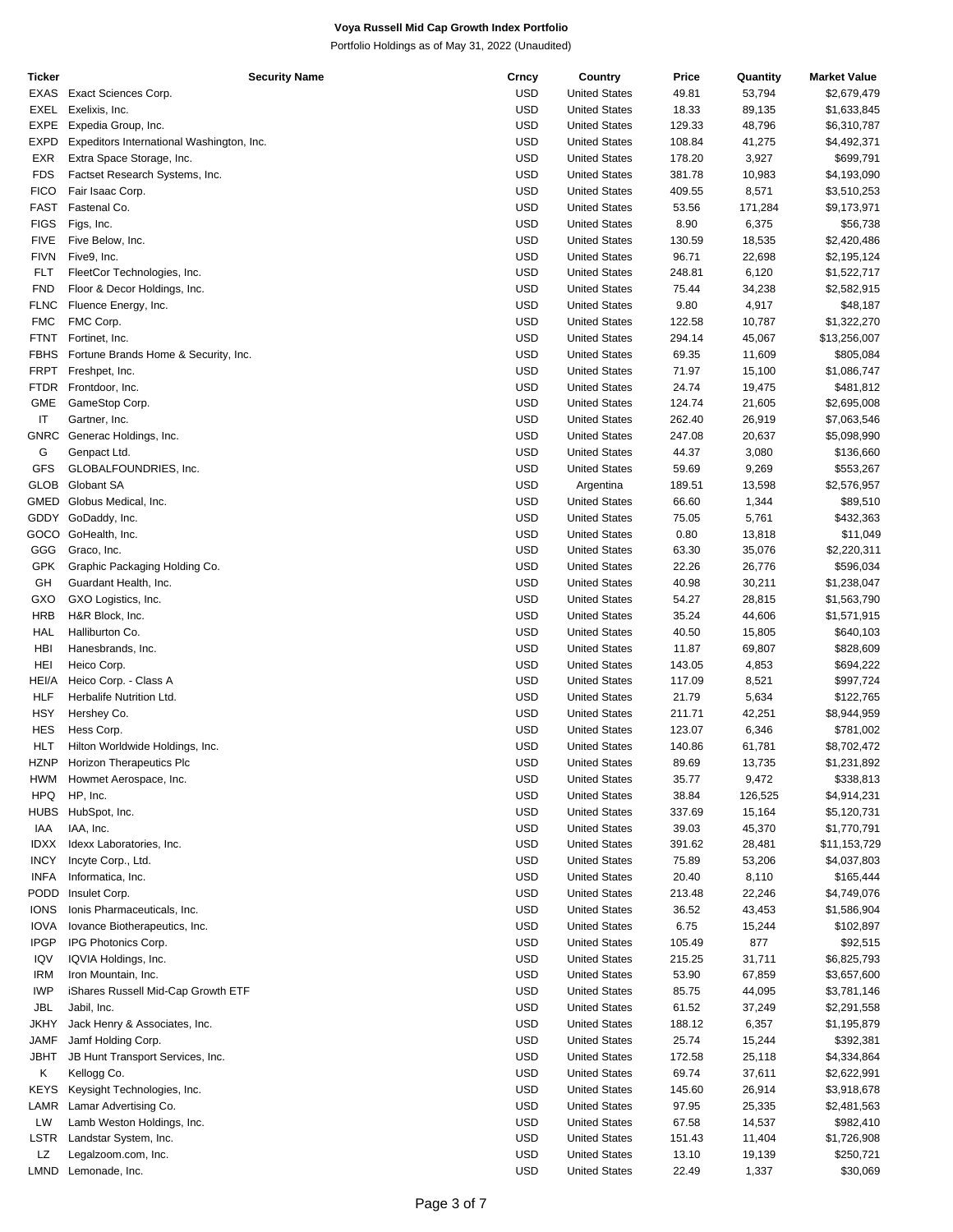| Ticker      | <b>Security Name</b>                    | Crncy      | Country              | Price   | Quantity | <b>Market Value</b> |
|-------------|-----------------------------------------|------------|----------------------|---------|----------|---------------------|
| LESL        | Leslie's, Inc.                          | <b>USD</b> | <b>United States</b> | 19.42   | 47,149   | \$915,634           |
| LECO        | Lincoln Electric Holdings, Inc.         | <b>USD</b> | <b>United States</b> | 135.82  | 19,314   | \$2,623,227         |
| <b>LNC</b>  | Lincoln National Corp.                  | <b>USD</b> | <b>United States</b> | 57.93   | 9,198    | \$532,840           |
| LAD         | Lithia Motors, Inc.                     | <b>USD</b> | <b>United States</b> | 304.47  | 900      | \$274,023           |
|             |                                         |            |                      |         |          |                     |
| LYV         | Live Nation Entertainment, Inc.         | <b>USD</b> | <b>United States</b> | 95.05   | 17,773   | \$1,689,324         |
| <b>LPX</b>  | Louisiana-Pacific Corp.                 | <b>USD</b> | <b>United States</b> | 69.06   | 2,154    | \$148,755           |
| LPLA        | LPL Financial Holdings, Inc.            | <b>USD</b> | <b>United States</b> | 196.19  | 26,783   | \$5,254,557         |
| LULU        | Lululemon Athletica, Inc.               | <b>USD</b> | Canada               | 292.69  | 38,385   | \$11,234,906        |
| LYFT        | Lyft, Inc.                              | <b>USD</b> | <b>United States</b> | 17.68   | 98,996   | \$1,750,249         |
| <b>LYB</b>  | LyondellBasell Industries NV - Class A  | <b>USD</b> | Netherlands          | 114.25  | 10,753   | \$1,228,530         |
|             | MSGS Madison Square Garden Sports Corp. | <b>USD</b> | <b>United States</b> | 163.86  | 2,437    | \$399,327           |
|             |                                         |            |                      |         |          |                     |
| MNDT        | Mandiant, Inc.                          | <b>USD</b> | <b>United States</b> | 22.05   | 23,101   | \$509,377           |
| MANH        | Manhattan Associates, Inc.              | <b>USD</b> | <b>United States</b> | 120.93  | 11,348   | \$1,372,314         |
| <b>MRVI</b> | Maravai LifeSciences Holdings, Inc.     | <b>USD</b> | <b>United States</b> | 31.15   | 36,918   | \$1,149,996         |
| MKL         | Markel Corp.                            | <b>USD</b> | <b>United States</b> | 1369.43 | 759      | \$1,039,397         |
| <b>MKTX</b> | MarketAxess Holdings, Inc.              | <b>USD</b> | <b>United States</b> | 281.68  | 12,570   | \$3,540,718         |
| MASI        | Masimo Corp.                            | <b>USD</b> | <b>United States</b> | 140.43  | 12,204   | \$1,713,808         |
|             |                                         |            |                      |         |          |                     |
| MTCH        | Match Group, Inc.                       | <b>USD</b> | <b>United States</b> | 78.78   | 95,105   | \$7,492,372         |
| MAT         | Mattel, Inc.                            | <b>USD</b> | <b>United States</b> | 25.12   | 117,303  | \$2,946,651         |
| <b>MCK</b>  | McKesson Corp.                          | <b>USD</b> | <b>United States</b> | 328.69  | 7,272    | \$2,390,234         |
| <b>MTD</b>  | Mettler Toledo International, Inc.      | <b>USD</b> | <b>United States</b> | 1286.12 | 7,630    | \$9,813,096         |
| MCHP        | Microchip Technology, Inc.              | <b>USD</b> | <b>United States</b> | 72.65   | 154,405  | \$11,217,523        |
| <b>MIDD</b> | Middleby Corp.                          | <b>USD</b> | <b>United States</b> | 151.46  | 5,578    | \$844,844           |
| <b>MRTX</b> |                                         | <b>USD</b> | <b>United States</b> | 39.16   |          | \$460,091           |
|             | Mirati Therapeutics, Inc.               |            |                      |         | 11,749   |                     |
| <b>MCW</b>  | Mister Car Wash, Inc.                   | <b>USD</b> | <b>United States</b> | 12.14   | 20,663   | \$250,849           |
| <b>MKSI</b> | MKS Instruments, Inc.                   | <b>USD</b> | <b>United States</b> | 123.50  | 15,697   | \$1,938,580         |
| MOH         | Molina Healthcare, Inc.                 | <b>USD</b> | <b>United States</b> | 290.22  | 2,949    | \$855,859           |
| MDB         | MongoDB, Inc.                           | <b>USD</b> | <b>United States</b> | 237.15  | 21,363   | \$5,066,235         |
|             | MPWR Monolithic Power Systems, Inc.     | <b>USD</b> | <b>United States</b> | 450.39  | 15,252   | \$6,869,348         |
|             | MORN Morningstar, Inc.                  | <b>USD</b> | <b>United States</b> | 257.03  | 7,128    | \$1,832,110         |
|             |                                         |            |                      |         |          |                     |
| <b>MSA</b>  | MSA Safety, Inc.                        | <b>USD</b> | <b>United States</b> | 127.49  | 3,539    | \$451,187           |
| <b>MSCI</b> | MSCI, Inc. - Class A                    | <b>USD</b> | <b>United States</b> | 442.35  | 18,868   | \$8,346,260         |
| <b>NTRA</b> | Natera, Inc.                            | <b>USD</b> | <b>United States</b> | 36.69   | 26,165   | \$959,994           |
|             | NCNO nCino, Inc.                        | <b>USD</b> | <b>United States</b> | 32.67   | 18,876   | \$616,679           |
| <b>NCR</b>  | NCR Corp.                               | <b>USD</b> | <b>United States</b> | 34.69   | 14,576   | \$505,641           |
| <b>NTAP</b> | NetApp, Inc.                            | <b>USD</b> | <b>United States</b> | 71.95   | 49,646   | \$3,572,030         |
|             |                                         |            |                      |         |          |                     |
| <b>NBIX</b> | Neurocrine Biosciences, Inc.            | <b>USD</b> | <b>United States</b> | 93.49   | 31,467   | \$2,941,850         |
| <b>NFE</b>  | New Fortress Energy, Inc.               | <b>USD</b> | <b>United States</b> | 46.59   | 8,910    | \$415,117           |
| NEWR        | New Relic, Inc.                         | <b>USD</b> | <b>United States</b> | 46.86   | 17,706   | \$829,703           |
| <b>NXST</b> | Nexstar Media Group, Inc.               | <b>USD</b> | <b>United States</b> | 175.22  | 900      | \$157,698           |
| <b>NDSN</b> | Nordson Corp.                           | <b>USD</b> | <b>United States</b> | 217.88  | 3,339    | \$727,501           |
| <b>JWN</b>  | Nordstrom, Inc.                         | <b>USD</b> | <b>United States</b> | 26.43   | 31,338   | \$828,263           |
|             | NLOK NortonLifeLock, Inc.               | <b>USD</b> |                      |         |          |                     |
|             |                                         |            | <b>United States</b> | 24.34   | 49,007   | \$1,192,830         |
|             | NVAX Novavax, Inc.                      | <b>USD</b> | <b>United States</b> | 55.33   | 25,359   | \$1,403,113         |
| NVCR        | Novocure Ltd.                           | <b>USD</b> | United Kingdom       | 80.38   | 34,437   | \$2,768,046         |
| <b>NRG</b>  | NRG Energy, Inc.                        | <b>USD</b> | <b>United States</b> | 46.04   | 37,162   | \$1,710,938         |
| <b>NTNX</b> | Nutanix, Inc.                           | <b>USD</b> | <b>United States</b> | 16.20   | 71,981   | \$1,166,092         |
| <b>NVR</b>  | NVR, Inc.                               | <b>USD</b> | <b>United States</b> | 4450.62 | 704      | \$3,133,236         |
| <b>ORLY</b> | O'Reilly Automotive, Inc.               | <b>USD</b> | <b>United States</b> | 637.17  | 6,838    | \$4,356,968         |
|             |                                         |            |                      |         |          |                     |
| <b>OSH</b>  | Oak Street Health, Inc.                 | <b>USD</b> | <b>United States</b> | 18.88   | 29,821   | \$563,020           |
| <b>OXY</b>  | Occidental Petroleum Corp.              | <b>USD</b> | <b>United States</b> | 69.31   | 36,123   | \$2,503,685         |
| OKTA        | Okta, Inc.                              | <b>USD</b> | <b>United States</b> | 83.05   | 42,417   | \$3,522,732         |
| <b>OLPX</b> | Olaplex Holdings, Inc.                  | <b>USD</b> | <b>United States</b> | 16.12   | 5,241    | \$84,485            |
| <b>ODFL</b> | Old Dominion Freight Line               | <b>USD</b> | <b>United States</b> | 258.24  | 31,682   | \$8,181,560         |
| <b>OLN</b>  | Olin Corp.                              | <b>USD</b> | <b>United States</b> | 65.79   | 3,620    | \$238,160           |
|             |                                         |            |                      |         |          |                     |
| ON          | ON Semiconductor Corp.                  | <b>USD</b> | <b>United States</b> | 60.68   | 77,074   | \$4,676,850         |
| <b>OPEN</b> | Opendoor Technologies, Inc.             | <b>USD</b> | <b>United States</b> | 7.23    | 30,820   | \$222,829           |
| <b>PLTR</b> | Palantir Technologies, Inc.             | <b>USD</b> | <b>United States</b> | 8.68    | 558,591  | \$4,848,570         |
| <b>PANW</b> | Palo Alto Networks, Inc.                | <b>USD</b> | <b>United States</b> | 502.78  | 32,545   | \$16,362,975        |
| PH          | Parker Hannifin Corp.                   | <b>USD</b> | <b>United States</b> | 272.17  | 7,187    | \$1,956,086         |
|             | PAYX Paychex, Inc.                      | <b>USD</b> | <b>United States</b> | 123.83  | 94,523   | \$11,704,783        |
|             |                                         |            |                      |         |          |                     |
| <b>PAYC</b> | Paycom Software, Inc.                   | <b>USD</b> | <b>United States</b> | 284.34  | 16,446   | \$4,676,256         |
| <b>PYCR</b> | Paycor HCM, Inc.                        | <b>USD</b> | <b>United States</b> | 24.52   | 11,424   | \$280,116           |
| <b>PCTY</b> | Paylocity Holding Corp.                 | <b>USD</b> | <b>United States</b> | 174.86  | 13,371   | \$2,338,053         |
| PEGA        | Pegasystems, Inc.                       | <b>USD</b> | <b>United States</b> | 49.54   | 12,953   | \$641,692           |
| <b>PTON</b> | Peloton Interactive, Inc.               | <b>USD</b> | <b>United States</b> | 13.96   | 100,170  | \$1,398,373         |
|             | PENN Penn National Gaming, Inc.         | <b>USD</b> | <b>United States</b> | 31.96   | 3,490    | \$111,540           |
|             |                                         |            |                      |         |          |                     |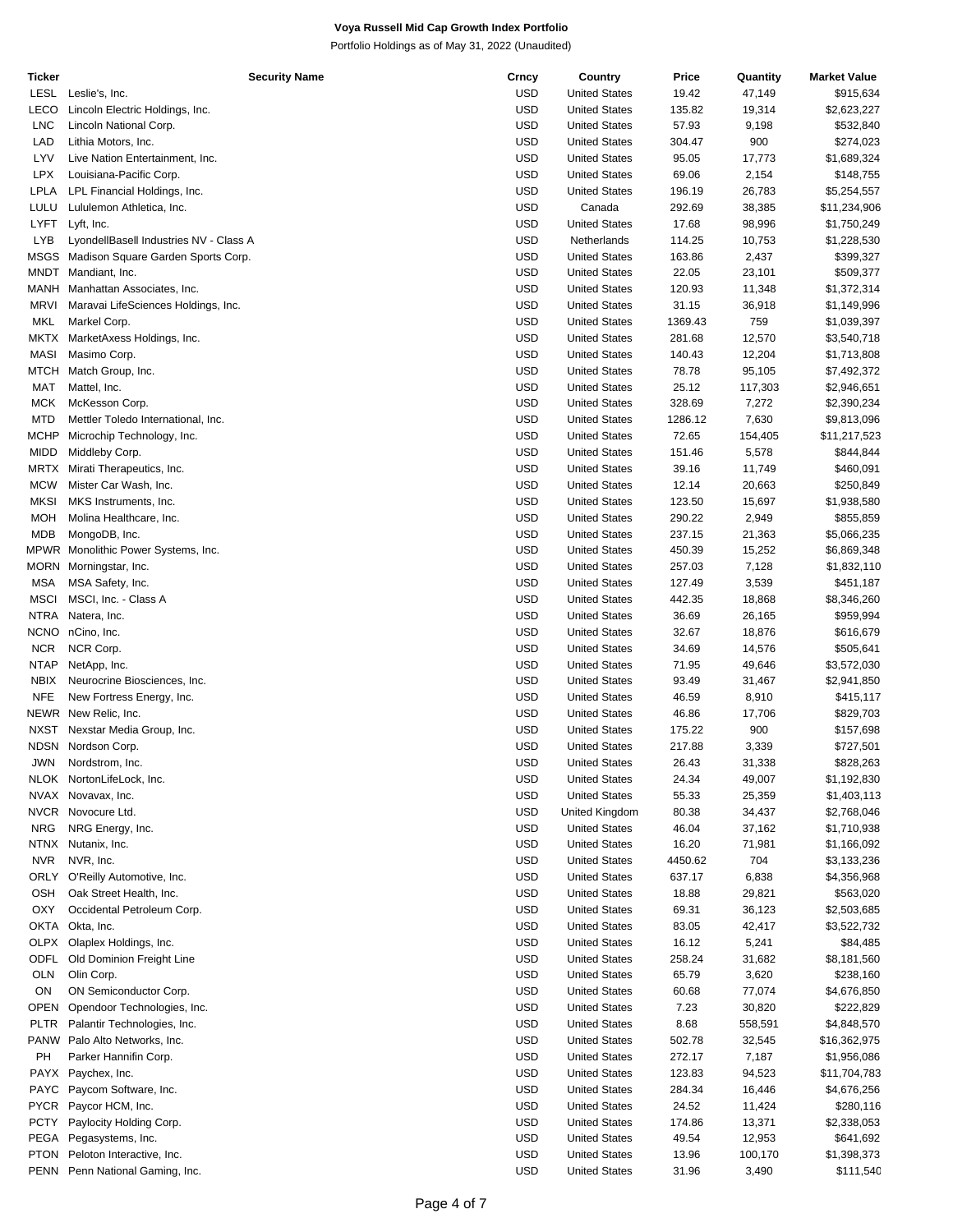| Ticker      |                                          | <b>Security Name</b> | Crncy      | Country              | Price   | Quantity | <b>Market Value</b> |
|-------------|------------------------------------------|----------------------|------------|----------------------|---------|----------|---------------------|
| <b>PEN</b>  | Penumbra, Inc.                           |                      | <b>USD</b> | <b>United States</b> | 146.92  | 11,634   | \$1,709,267         |
| WOOF        | Petco Health & Wellness Co., Inc.        |                      | <b>USD</b> | <b>United States</b> | 15.96   | 1,172    | \$18,705            |
| <b>PPC</b>  | Pilgrim's Pride Corp.                    |                      | <b>USD</b> | <b>United States</b> | 33.32   | 6,540    | \$217,913           |
|             |                                          |                      |            |                      |         |          |                     |
| <b>PINS</b> | Pinterest, Inc.                          |                      | <b>USD</b> | <b>United States</b> | 19.65   | 191,439  | \$3,761,776         |
| <b>PXD</b>  | Pioneer Natural Resources Co.            |                      | <b>USD</b> | <b>United States</b> | 277.94  | 32,399   | \$9,004,978         |
| <b>PLNT</b> | Planet Fitness, Inc.                     |                      | <b>USD</b> | <b>United States</b> | 70.37   | 19,279   | \$1,356,663         |
| <b>PLTK</b> | Playtika Holding Corp.                   |                      | <b>USD</b> | Israel               | 14.81   | 34,944   | \$517,521           |
| <b>PLUG</b> | Plug Power, Inc.                         |                      | <b>USD</b> | <b>United States</b> | 18.48   | 172,161  | \$3,181,535         |
| PII         | Polaris, Inc.                            |                      | <b>USD</b> | <b>United States</b> | 106.55  | 13,322   | \$1,419,459         |
| <b>POOL</b> | Pool Corp.                               |                      | <b>USD</b> | <b>United States</b> | 398.62  | 13,099   | \$5,221,523         |
|             |                                          |                      |            |                      |         |          |                     |
| <b>PPG</b>  | PPG Industries, Inc.                     |                      | <b>USD</b> | <b>United States</b> | 126.49  | 33,621   | \$4,252,720         |
| PCOR        | Procore Technologies, Inc.               |                      | <b>USD</b> | <b>United States</b> | 45.50   | 14,427   | \$656,429           |
| <b>PTC</b>  | PTC, Inc.                                |                      | <b>USD</b> | <b>United States</b> | 116.53  | 35,460   | \$4,132,154         |
| PHM         | Pulte Group, Inc.                        |                      | <b>USD</b> | <b>United States</b> | 45.26   | 24,252   | \$1,097,646         |
| PSTG        | Pure Storage, Inc.                       |                      | <b>USD</b> | <b>United States</b> | 23.73   | 85,912   | \$2,038,692         |
| QS          | QuantumScape Corp.                       |                      | <b>USD</b> | <b>United States</b> | 12.79   | 58,686   | \$750,594           |
|             |                                          |                      |            |                      |         |          |                     |
| QDEL        | QuidelOrtho Corp.                        |                      | <b>USD</b> | <b>United States</b> | 95.03   | 4,251    | \$403,973           |
| <b>RJF</b>  | Raymond James Financial, Inc.            |                      | <b>USD</b> | <b>United States</b> | 98.49   | 3,168    | \$312,016           |
| <b>RRX</b>  | Regal Rexnord Corp.                      |                      | <b>USD</b> | <b>United States</b> | 124.95  | 4,765    | \$595,387           |
| <b>RNR</b>  | RenaissanceRe Holdings Ltd.              |                      | <b>USD</b> | <b>United States</b> | 153.52  | 6,471    | \$993,428           |
| <b>RGEN</b> | Repligen Corp.                           |                      | <b>USD</b> | <b>United States</b> | 164.47  | 17,343   | \$2,852,403         |
| <b>RMD</b>  | Resmed, Inc.                             |                      | <b>USD</b> | <b>United States</b> | 203.46  | 43,580   | \$8,866,787         |
|             |                                          |                      |            |                      |         |          |                     |
| <b>RH</b>   | <b>RH</b>                                |                      | <b>USD</b> | <b>United States</b> | 290.08  | 5,886    | \$1,707,411         |
| <b>RNG</b>  | RingCentral, Inc.                        |                      | <b>USD</b> | <b>United States</b> | 63.14   | 27,493   | \$1,735,908         |
| <b>RHI</b>  | Robert Half International, Inc.          |                      | <b>USD</b> | <b>United States</b> | 90.15   | 31,994   | \$2,884,259         |
| <b>RKT</b>  | Rocket Cos, Inc.                         |                      | <b>USD</b> | <b>United States</b> | 9.07    | 45,368   | \$411,488           |
| <b>ROK</b>  | Rockwell Automation, Inc.                |                      | <b>USD</b> | <b>United States</b> | 213.20  | 23,714   | \$5,055,825         |
| ROKU        | Roku, Inc.                               |                      | <b>USD</b> | <b>United States</b> | 94.90   | 39,625   | \$3,760,413         |
|             |                                          |                      |            |                      |         |          |                     |
| <b>ROL</b>  | Rollins, Inc.                            |                      | <b>USD</b> | <b>United States</b> | 35.46   | 70,820   | \$2,511,277         |
| <b>RPRX</b> | Royalty Pharma PLC                       |                      | <b>USD</b> | <b>United States</b> | 41.14   | 64,776   | \$2,664,885         |
| <b>RPM</b>  | RPM International, Inc.                  |                      | <b>USD</b> | <b>United States</b> | 88.10   | 25,084   | \$2,209,900         |
|             | S&P MID 400 EMINI Jun22                  |                      | <b>USD</b> | <b>United States</b> | 2513.20 | 12       | \$3,015,840         |
| SABR        | Sabre Corp.                              |                      | <b>USD</b> | <b>United States</b> | 7.51    | 108,086  | \$811,726           |
| <b>SRPT</b> | Sarepta Therapeutics, Inc.               |                      | <b>USD</b> | <b>United States</b> | 72.82   | 28,020   | \$2,040,416         |
| <b>SBAC</b> |                                          |                      | <b>USD</b> |                      |         |          |                     |
|             | SBA Communications Corp.                 |                      |            | <b>United States</b> | 336.61  | 6,088    | \$2,049,282         |
| <b>SMG</b>  | Scotts Miracle-Gro Co.                   |                      | <b>USD</b> | <b>United States</b> | 94.62   | 13,810   | \$1,306,702         |
| <b>SGEN</b> | Seagen, Inc.                             |                      | <b>USD</b> | <b>United States</b> | 135.68  | 40,565   | \$5,503,859         |
| <b>SEE</b>  | Sealed Air Corp.                         |                      | <b>USD</b> | <b>United States</b> | 62.18   | 26,990   | \$1,678,238         |
| <b>FOUR</b> | Shift4 Payments, Inc.                    |                      | <b>USD</b> | <b>United States</b> | 45.65   | 14,443   | \$659,323           |
| <b>SPG</b>  | Simon Property Group, Inc.               |                      | <b>USD</b> | <b>United States</b> | 114.65  | 95,395   | \$10,937,037        |
| <b>SITE</b> |                                          |                      | <b>USD</b> | <b>United States</b> | 134.27  |          |                     |
|             | SiteOne Landscape Supply, Inc.           |                      |            |                      |         | 7,725    | \$1,037,236         |
| SIX         | Six Flags Entertainment Corp.            |                      | <b>USD</b> | <b>United States</b> | 29.35   | 9,937    | \$291,651           |
| SKX         | Skechers USA, Inc.                       |                      | <b>USD</b> | <b>United States</b> | 39.40   | 4,963    | \$195,542           |
| SKLZ        | Skillz, Inc.                             |                      | <b>USD</b> | <b>United States</b> | 1.90    | 103,018  | \$195,734           |
| <b>SWKS</b> | Skyworks Solutions, Inc.                 |                      | <b>USD</b> | <b>United States</b> | 108.87  | 26,197   | \$2,852,067         |
|             | SMAR Smartsheet, Inc.                    |                      | <b>USD</b> | <b>United States</b> | 35.65   | 40,872   | \$1,457,087         |
| <b>SHC</b>  | Sotera Health Co.                        |                      | <b>USD</b> | <b>United States</b> | 21.30   | 33,431   | \$712,080           |
|             |                                          |                      |            |                      |         |          |                     |
| <b>SPR</b>  | Spirit Aerosystems Holdings, Inc.        |                      | <b>USD</b> | <b>United States</b> | 31.42   | 10,285   | \$323,155           |
| <b>SPLK</b> | Splunk, Inc.                             |                      | <b>USD</b> | <b>United States</b> | 102.56  | 53,406   | \$5,477,319         |
| <b>SPOT</b> | Spotify Technology SA                    |                      | <b>USD</b> | Sweden               | 112.77  | 46,458   | \$5,239,069         |
| STLD        | Steel Dynamics, Inc.                     |                      | <b>USD</b> | <b>United States</b> | 85.38   | 11,860   | \$1,012,607         |
| <b>STE</b>  | STERIS Public Ltd. Co.                   |                      | <b>USD</b> | <b>United States</b> | 228.20  | 3,927    | \$896,141           |
| <b>STNE</b> | StoneCo Ltd.                             |                      | USD        | Brazil               | 10.04   | 69,269   | \$695,461           |
|             |                                          |                      |            |                      |         |          |                     |
|             | SWCH Switch, Inc.                        |                      | <b>USD</b> | <b>United States</b> | 33.75   | 38,554   | \$1,301,198         |
| SYF         | Synchrony Financial                      |                      | USD        | <b>United States</b> | 37.04   | 32,729   | \$1,212,282         |
| <b>SYNH</b> | Syneos Health, Inc.                      |                      | <b>USD</b> | <b>United States</b> | 73.89   | 4,415    | \$326,224           |
| <b>SNPS</b> | Synopsys, Inc.                           |                      | <b>USD</b> | <b>United States</b> | 319.20  | 32,375   | \$10,334,100        |
| SNV         | Synovus Financial Corp.                  |                      | <b>USD</b> | <b>United States</b> | 42.65   | 3,614    | \$154,137           |
|             | TROW T. Rowe Price Group, Inc.           |                      | <b>USD</b> | <b>United States</b> | 127.09  | 25,358   | \$3,222,748         |
|             |                                          |                      |            |                      |         |          |                     |
|             | TTWO Take-Two Interactive Software, Inc. |                      | <b>USD</b> | <b>United States</b> | 124.53  | 6,682    | \$832,052           |
| TTWO        | Take-Two Interactive Software, Inc.      |                      | USD        | <b>United States</b> | 124.53  | 7,653    | \$953,028           |
| <b>TNDM</b> | Tandem Diabetes Care, Inc.               |                      | <b>USD</b> | <b>United States</b> | 68.17   | 19,576   | \$1,334,496         |
| <b>TPR</b>  | Tapestry, Inc.                           |                      | <b>USD</b> | <b>United States</b> | 34.50   | 8,889    | \$306,671           |
| TFX         | Teleflex, Inc.                           |                      | <b>USD</b> | <b>United States</b> | 287.74  | 2,784    | \$801,068           |
| <b>TPX</b>  | Tempur Sealy International, Inc.         |                      | <b>USD</b> | <b>United States</b> | 26.37   | 59,842   | \$1,578,034         |
|             |                                          |                      |            |                      |         |          |                     |
| <b>TDC</b>  | Teradata Corp.                           |                      | <b>USD</b> | <b>United States</b> | 38.43   | 30,960   | \$1,189,793         |
| TER         | Teradyne, Inc.                           |                      | <b>USD</b> | <b>United States</b> | 109.26  | 54,825   | \$5,990,180         |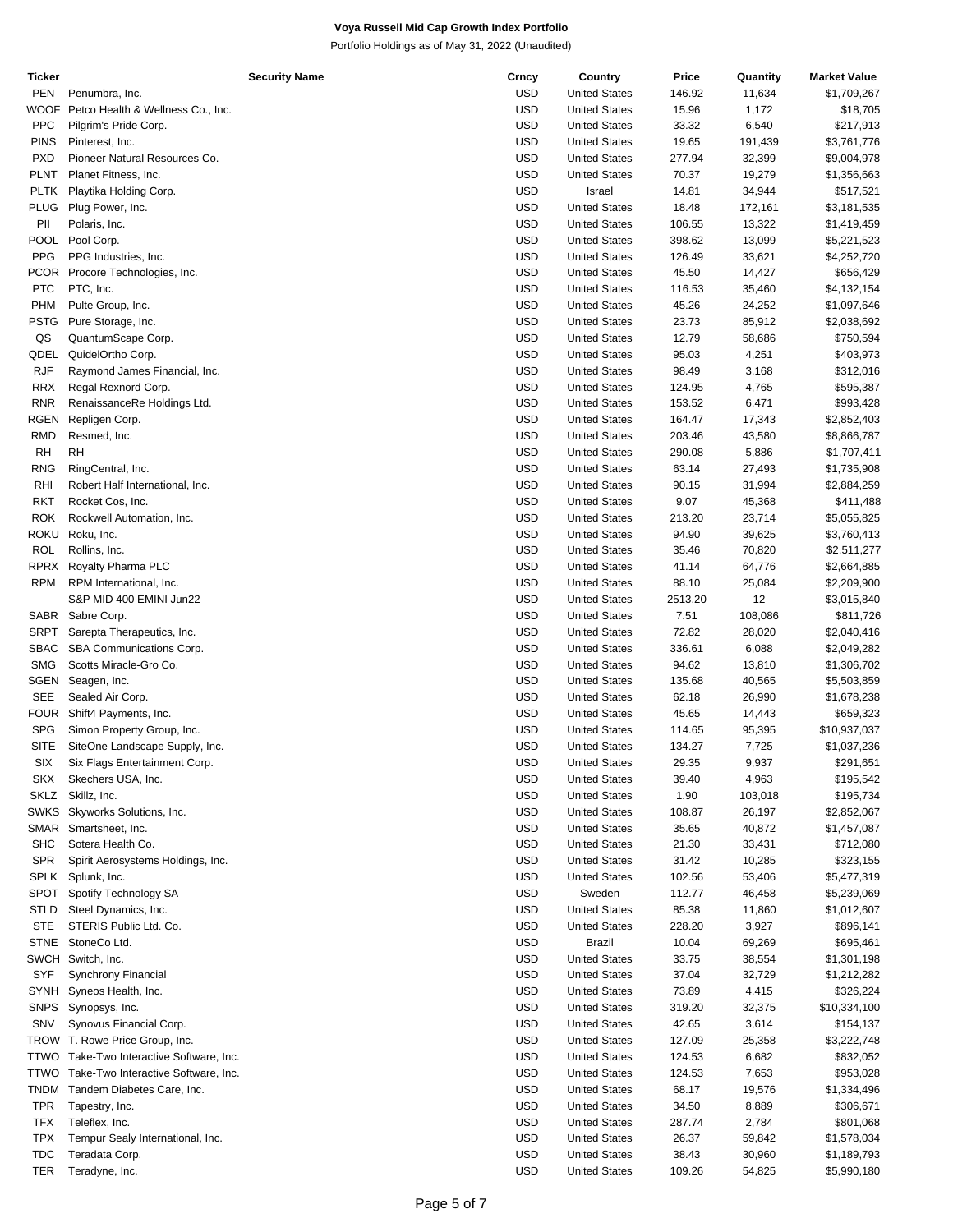| <b>Ticker</b> | <b>Security Name</b>                | Crncy      | Country              | Price   | Quantity | <b>Market Value</b> |
|---------------|-------------------------------------|------------|----------------------|---------|----------|---------------------|
| TPL           | Texas Pacific Land Corp.            | <b>USD</b> | <b>United States</b> | 1565.99 | 1,979    | \$3,099,094         |
| <b>THO</b>    | Thor Industries, Inc.               | <b>USD</b> | <b>United States</b> | 75.97   | 7,287    | \$553,593           |
| TWKS          | Thoughtworks Holding, Inc.          | USD        | <b>United States</b> | 17.31   | 4,786    | \$82,846            |
| <b>TOL</b>    | Toll Brothers, Inc.                 | USD        | <b>United States</b> | 50.47   | 14,861   | \$750,035           |
| <b>BLD</b>    | TopBuild Corp.                      | USD        | <b>United States</b> | 197.26  | 9,190    | \$1,812,819         |
| <b>TTC</b>    | Toro Co.                            | USD        | <b>United States</b> | 82.49   | 33,331   | \$2,749,474         |
| <b>TSCO</b>   | Tractor Supply Co.                  | USD        | <b>United States</b> | 187.36  | 38,207   | \$7,158,464         |
| <b>TTD</b>    | Trade Desk, Inc./The                | USD        | <b>United States</b> | 52.05   | 146,133  | \$7,606,223         |
| ΤT            | <b>Trane Technologies PLC</b>       | <b>USD</b> | Ireland              | 138.06  |          |                     |
|               |                                     |            |                      |         | 38,204   | \$5,274,444         |
| <b>TDG</b>    | TransDigm Group, Inc.               | USD        | <b>United States</b> | 605.37  | 5,080    | \$3,075,280         |
| <b>TRU</b>    | TransUnion                          | USD        | <b>United States</b> | 86.81   | 43,990   | \$3,818,772         |
| <b>TNL</b>    | Travel + Leisure Co.                | USD        | <b>United States</b> | 51.11   | 18,957   | \$968,892           |
| TREX          | Trex Co., Inc.                      | USD        | <b>United States</b> | 63.72   | 38,927   | \$2,480,428         |
| <b>TRIP</b>   | TripAdvisor, Inc.                   | USD        | <b>United States</b> | 24.84   | 20,501   | \$509,245           |
| <b>TSP</b>    | TuSimple Holdings, Inc.             | USD        | <b>United States</b> | 8.21    | 5,172    | \$42,462            |
| TWTR          | Twitter, Inc.                       | USD        | <b>United States</b> | 39.60   | 27,566   | \$1,091,614         |
| <b>TYL</b>    | Tyler Technologies, Inc.            | <b>USD</b> | <b>United States</b> | 355.82  | 11,731   | \$4,174,124         |
| UI            | Ubiquiti, Inc.                      | <b>USD</b> | <b>United States</b> | 261.56  | 1,922    | \$502,718           |
| ULTA          | Ulta Beauty, Inc.                   | USD        | <b>United States</b> | 423.10  | 17,690   | \$7,484,639         |
| RARE          | Ultragenyx Pharmaceutical, Inc.     | USD        | <b>United States</b> | 46.90   | 16,296   | \$764,282           |
| URI           | United Rentals, Inc.                | USD        | <b>United States</b> | 298.18  | 8,444    | \$2,517,832         |
| U             | Unity Software, Inc.                | <b>USD</b> | <b>United States</b> | 39.97   | 50,696   | \$2,026,319         |
| OLED          | Universal Display Corp.             | USD        | <b>United States</b> | 126.31  | 14,559   | \$1,838,947         |
| UPST          | Upstart Holdings, Inc.              | USD        | <b>United States</b> | 50.40   | 16,167   | \$814,817           |
|               | UWMC UWM Holdings Corp.             | <b>USD</b> | <b>United States</b> | 4.05    | 14,676   | \$59,438            |
| <b>MTN</b>    | Vail Resorts, Inc.                  | <b>USD</b> | <b>United States</b> | 252.21  | 13,429   | \$3,386,928         |
| <b>VEEV</b>   | Veeva Systems, Inc.                 | USD        | <b>United States</b> | 170.26  | 46,629   | \$7,939,054         |
|               | VRSK Verisk Analytics, Inc.         | USD        | <b>United States</b> | 174.92  | 34,027   | \$5,952,003         |
| <b>VRT</b>    | Vertiv Holdings Co.                 | USD        | <b>United States</b> | 10.99   | 108,098  | \$1,187,997         |
| <b>VFC</b>    | VF Corp.                            | <b>USD</b> | <b>United States</b> | 50.46   | 70,070   | \$3,535,732         |
| <b>VSCO</b>   | Victoria's Secret & Co.             | USD        | <b>United States</b> | 41.21   | 14,504   | \$597,710           |
|               | VMEO Vimeo, Inc.                    | USD        | <b>United States</b> | 8.69    | 44,500   | \$386,705           |
| <b>SPCE</b>   | Virgin Galactic Holdings, Inc.      | <b>USD</b> | <b>United States</b> | 7.01    | 55,329   | \$387,856           |
| <b>VNT</b>    |                                     | <b>USD</b> |                      |         |          |                     |
|               | Vontier Corp.                       |            | <b>United States</b> | 26.82   | 30,773   | \$825,332           |
| VRM           | Vroom, Inc.                         | USD        | <b>United States</b> | 1.43    | 9,681    | \$13,844            |
| <b>WAT</b>    | Waters Corp.                        | USD        | <b>United States</b> | 327.95  | 18,927   | \$6,207,110         |
| W             | Wayfair, Inc.                       | USD        | <b>United States</b> | 59.39   | 14,222   | \$844,645           |
| WEN           | Wendy's Company                     | USD        | <b>United States</b> | 18.64   | 59,944   | \$1,117,356         |
| WST           | West Pharmaceutical Services, Inc.  | USD        | <b>United States</b> | 310.38  | 24,732   | \$7,676,318         |
| WAL           | Western Alliance Bancorp.           | USD        | <b>United States</b> | 81.37   | 18,379   | \$1,495,499         |
| WU            | Western Union Co.                   | <b>USD</b> | <b>United States</b> | 18.14   | 32,774   | \$594,520           |
| WLK           | Westlake Corp.                      | USD        | <b>United States</b> | 132.11  | 2,230    | \$294,605           |
|               | WEX WEX, Inc.                       | USD        | <b>United States</b> | 170.28  | 10,082   | \$1,716,763         |
| <b>WSM</b>    | Williams-Sonoma, Inc.               | USD        | <b>United States</b> | 127.92  | 18,556   | \$2,373,684         |
| <b>WIX</b>    | Wix.com Ltd.                        | USD        | Israel               | 63.01   | 17,937   | \$1,130,210         |
| <b>WWE</b>    | World Wrestling Entertainment, Inc. | <b>USD</b> | <b>United States</b> | 66.77   | 12,503   | \$834,825           |
| GWW           | WW Grainger, Inc.                   | <b>USD</b> | <b>United States</b> | 487.07  | 12,831   | \$6,249,595         |
| WH            | Wyndham Hotels & Resorts, Inc.      | <b>USD</b> | <b>United States</b> | 80.13   | 19,463   | \$1,559,570         |
| WYNN          | Wynn Resorts Ltd.                   | USD        | <b>United States</b> | 66.10   | 35,550   | \$2,349,855         |
| XPO           | XPO Logistics, Inc.                 | USD        | <b>United States</b> | 53.44   | 27,911   | \$1,491,564         |
| XYL           | Xylem, Inc.                         | <b>USD</b> | <b>United States</b> | 84.25   | 39,697   | \$3,344,472         |
| YETI          | YETI Holdings, Inc.                 | <b>USD</b> | <b>United States</b> | 45.75   | 28,780   | \$1,316,685         |
| YUMC          | Yum China Holdings, Inc.            | USD        | China                | 45.46   | 11,245   | \$511,198           |
| YUM           | Yum! Brands, Inc.                   | <b>USD</b> | <b>United States</b> | 121.47  | 8,279    | \$1,005,650         |
| ZBRA          | Zebra Technologies Corp.            | <b>USD</b> | <b>United States</b> | 338.19  | 17,915   | \$6,058,674         |
| ZEN           | Zendesk, Inc.                       | <b>USD</b> | <b>United States</b> | 91.45   | 40,558   | \$3,709,029         |
| ΖG            | Zillow Group, Inc. - Class A        | USD        | <b>United States</b> | 39.96   | 19,983   | \$798,521           |
| Ζ             | Zillow Group, Inc. - Class C        | <b>USD</b> | <b>United States</b> | 39.90   | 56,032   | \$2,235,677         |
| ΖS            | Zscaler, Inc.                       | USD        | <b>United States</b> | 153.09  | 26,544   | \$4,063,621         |
|               |                                     |            |                      |         |          |                     |